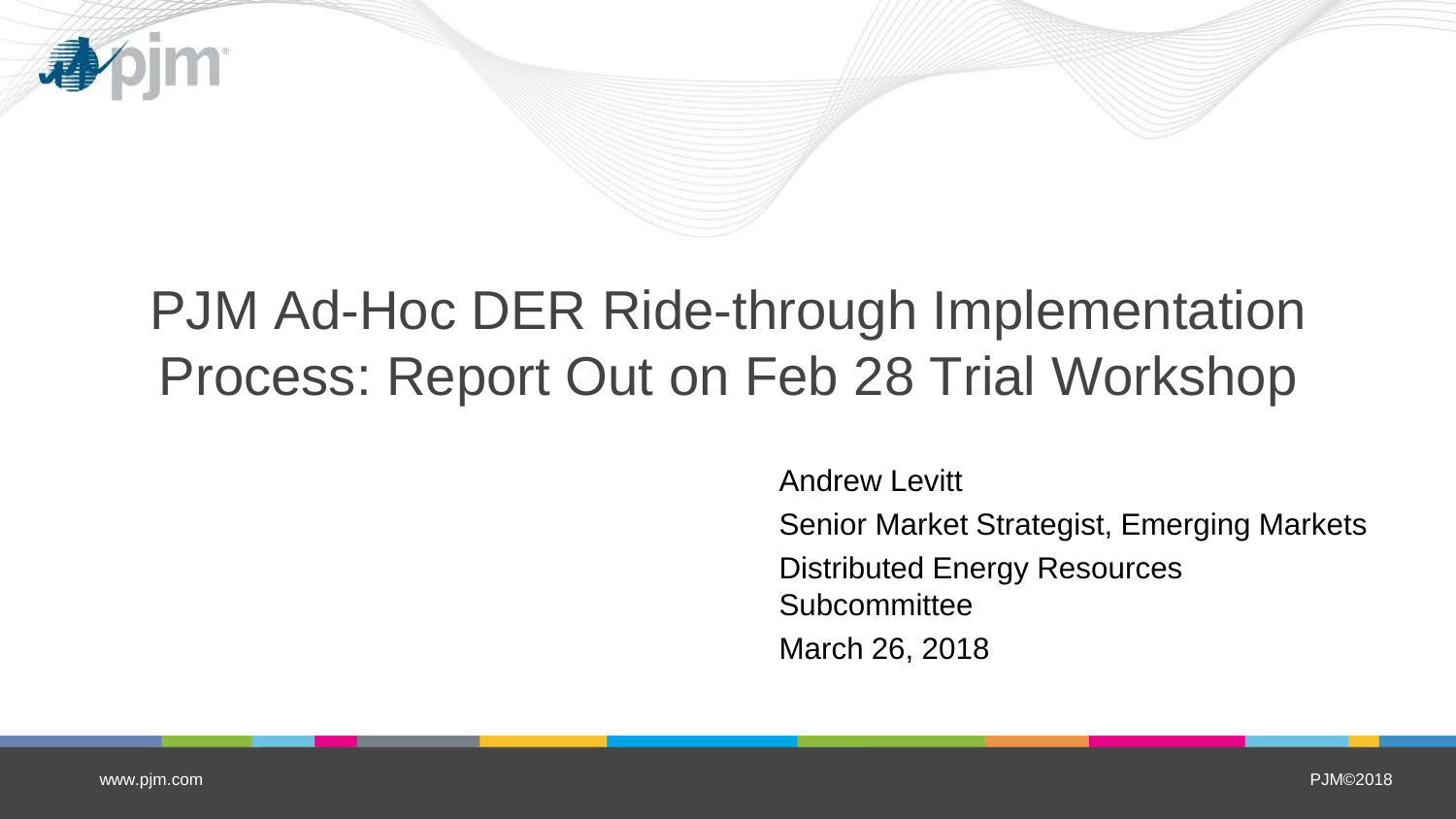

## PJM Support for Technical Consensus on Requirements

Feb 28: Preliminary trial workshop w/ 4 utilities (T and D)

March: Report out on trial workshop

Summer: Workshop covering all of PJM utilities

2018: Ongoing collaboration

2019: Final Documentation of Consensus Ride Through and Trip Parameters

PJM Rules **Distribution Utility Discussions under Local Regulation**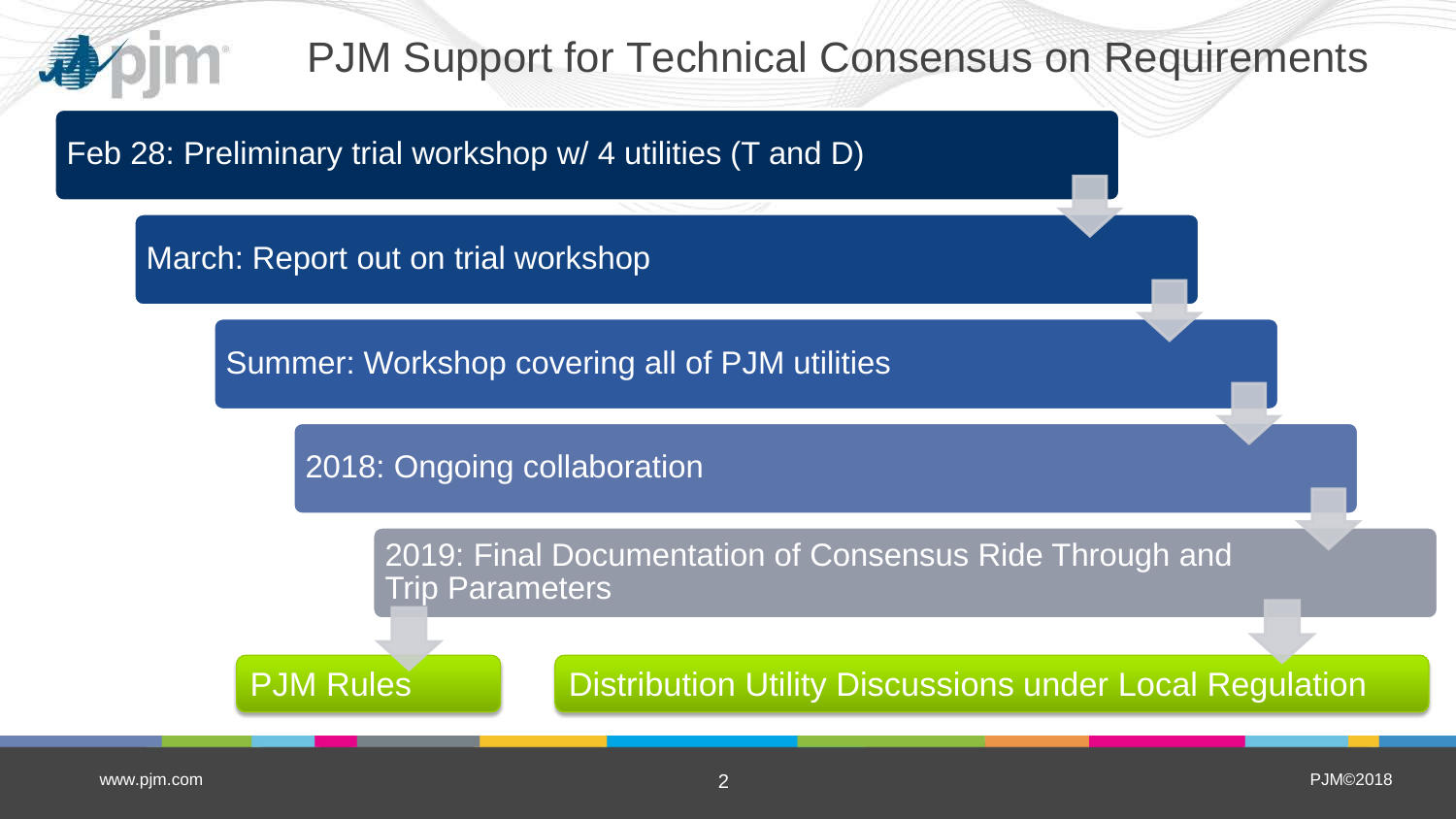

- No trust consensus on dependability of anti-islanding algorithms.
- Risk of arc-flash shock and burn for lineman hot work increase with increasing ride-through DER deployment.
- Frequency ride through must address catastrophic wide-area transmission islanding/system separation.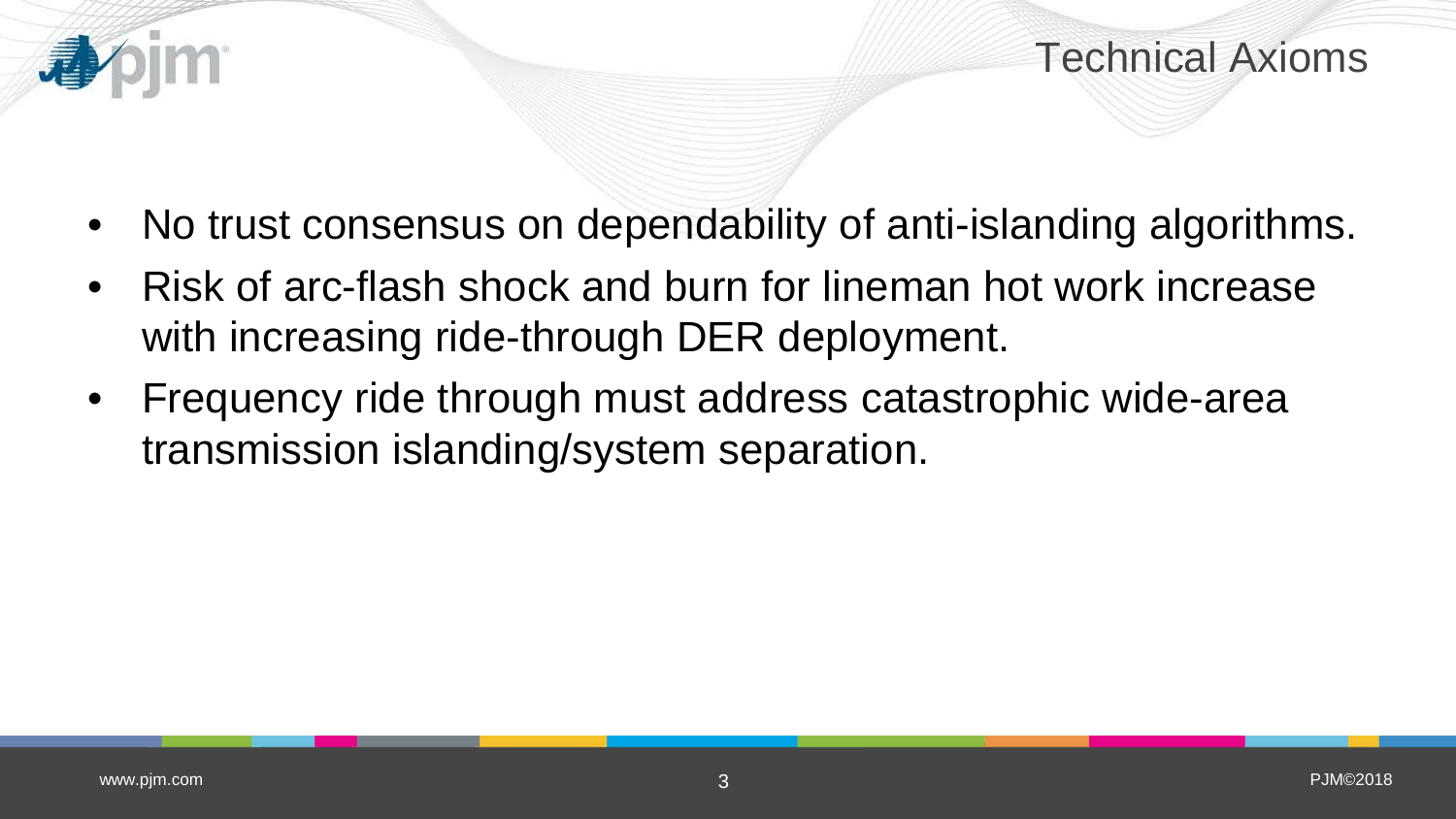

## Primary Concerns on Under-Voltage Ride Through

|                 | <b>Arc-flash</b> | <b>Reclosing</b> | Dist.<br><b>Protection</b>                | <b>BPS</b><br><b>Reliability</b>         |
|-----------------|------------------|------------------|-------------------------------------------|------------------------------------------|
| UV1             |                  |                  |                                           |                                          |
| UV <sub>2</sub> |                  |                  | $X \rightarrow$<br>Momentary<br>cessation | $X\rightarrow$ Increase<br>clearing time |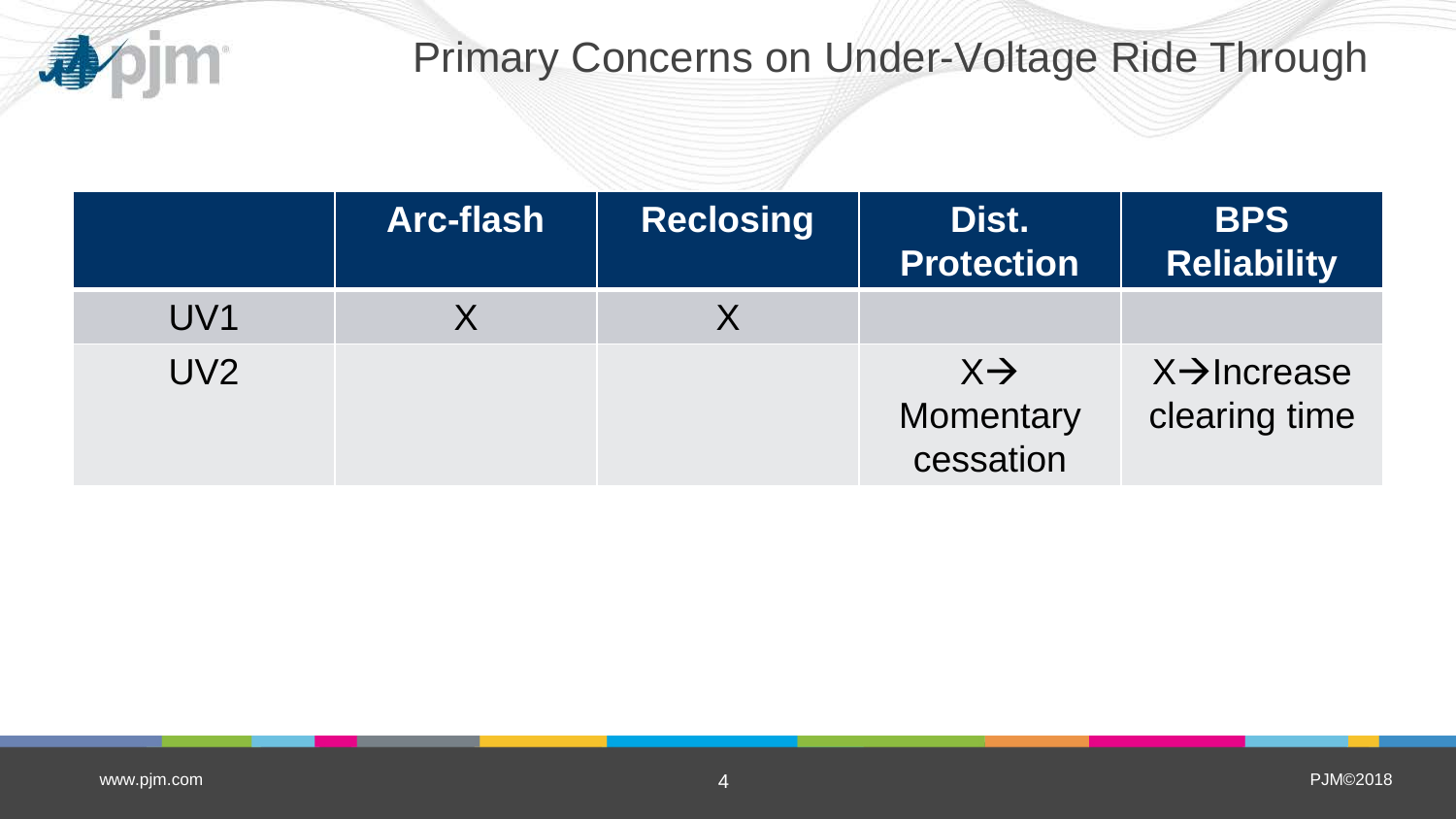## **EXPIRENT Changes to "Straw Proposal" for DER Voltage Ride Through**

Pre-workshop: IEEE 1547-2018 "Category II" with default settings Post-workshop modifications:

- a) UV1 increased  $\rightarrow$  2 5 seconds and volts increased $\rightarrow$ 88% for arc-flash and recloser concerns.
- b) UV2 time decreased $\rightarrow$ 1.1 seconds for delayed transmission fault clearing.
- c) "Permissive Operation" range and severe low voltage "may trip" range is specified to "Mandatory Operation" for  $V > 0.50$  and "Momentary Cessation" for V < 0.50.

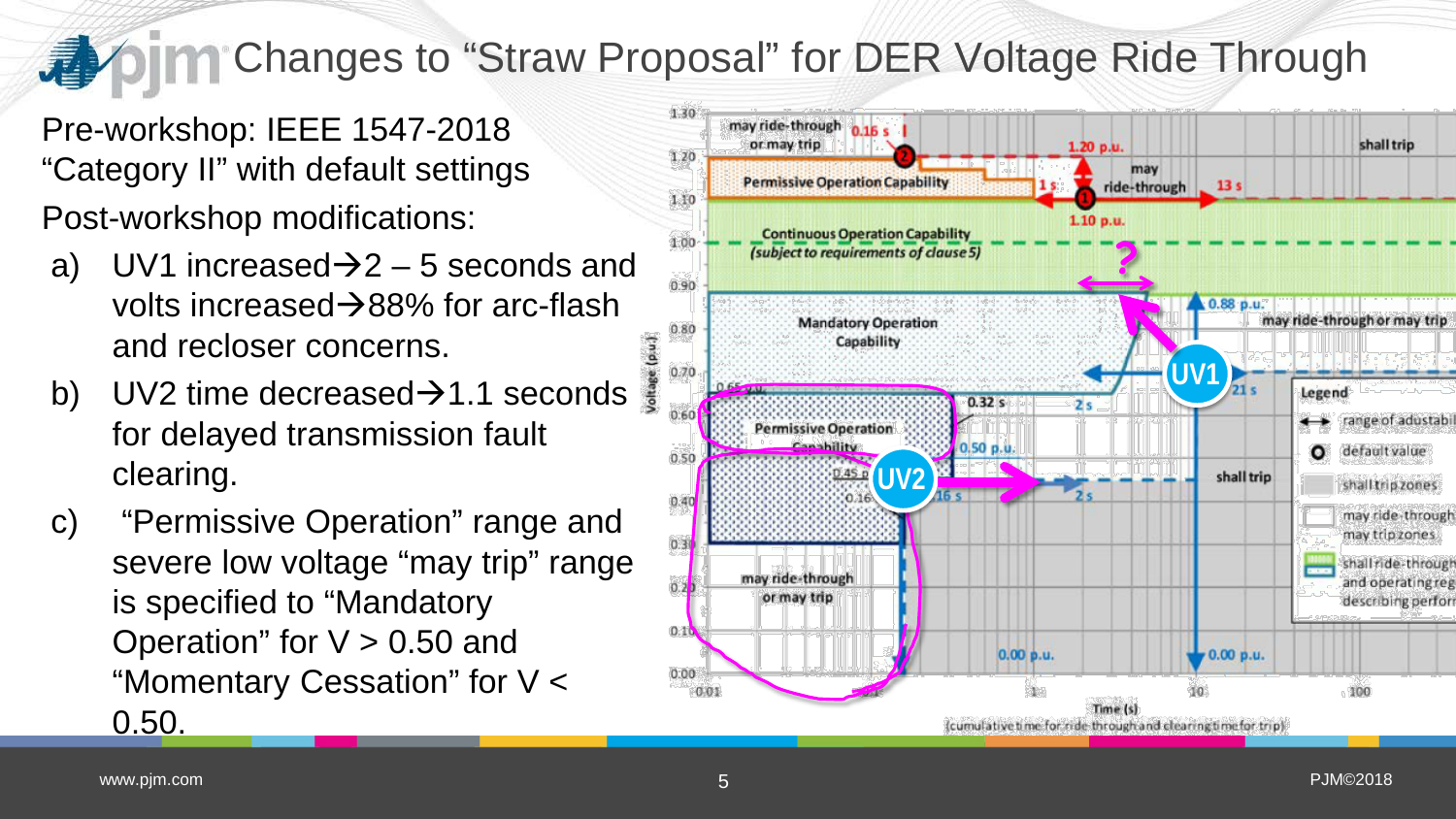

- Chatham House rule is helpful for achieving consensus.
- Anticipating longer, 1.5-day workshop end of summer
- Anticipating significant webinar training for attendees
- Small break-out groups  $\rightarrow$  productive approach